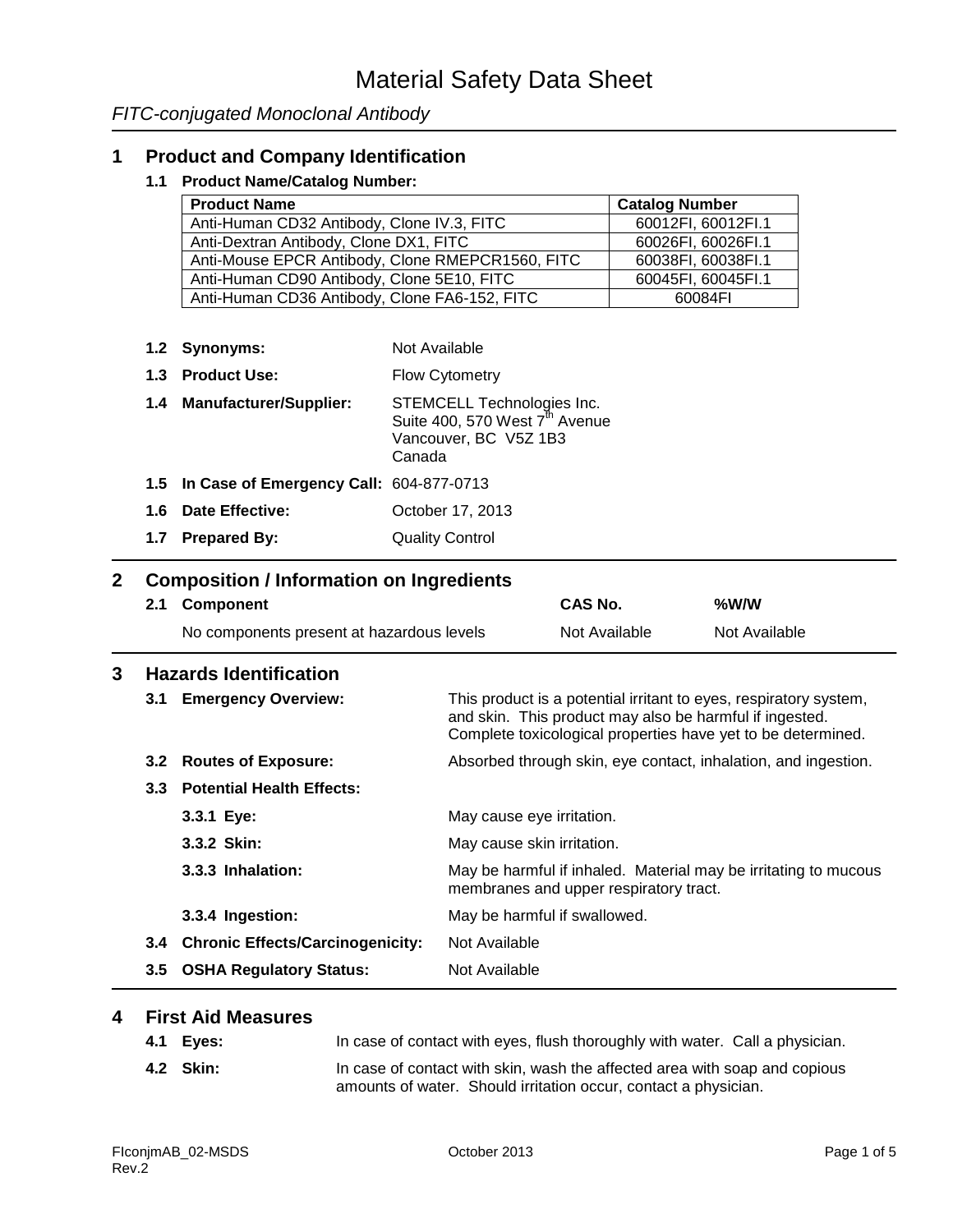## Material Safety Data Sheet

## *FITC-conjugated Monoclonal Antibody*

| 4.3 Ingestion:                       | If swallowed, wash out mouth with water provided person is conscious. Call a<br>physician.         |
|--------------------------------------|----------------------------------------------------------------------------------------------------|
| 4.4 Inhalation:                      | If inhaled, remove person to fresh air. If breathing becomes difficult, call a<br>physician.       |
|                                      | 4.5 Puncture Wounds: Wash thoroughly with soap and water. Allow to bleed freely. Call a physician. |
| 4.6 Note to Physician: Not Available |                                                                                                    |

### **5 Fire Fighting Measures**

| 5.1           | <b>Flash Point/Method:</b>              | Not Available                                                                                             |
|---------------|-----------------------------------------|-----------------------------------------------------------------------------------------------------------|
| 5.2           | <b>Explosive Limits:</b>                |                                                                                                           |
|               | 5.2.1 Upper:                            | Not Available                                                                                             |
|               | 5.2.2 Lower:                            | Not Available                                                                                             |
| 5.3           | <b>Autoignition Temperature:</b>        | Not Available                                                                                             |
| 5.4           | <b>Hazardous Combustion Products:</b>   | Nature of combustion products not known.                                                                  |
| $5.5^{\circ}$ | <b>Conditions of Flammability:</b>      | Not Available                                                                                             |
| 5.6           | <b>Extinguishing Media:</b>             | Water spray. Carbon dioxide, dry chemical powder or<br>appropriate foam.                                  |
| 5.7           | <b>Fire Fighting Procedures:</b>        | Wear self-contained breathing apparatus and protective<br>clothing to prevent contact with skin and eyes. |
| 5.8           | <b>Explosion Data:</b>                  |                                                                                                           |
|               | 5.8.1 Sensitivity to Mechanical Impact: | Not Available                                                                                             |
|               | 5.8.2 Sensitivity to Static Discharge:  | Not Available                                                                                             |
|               |                                         |                                                                                                           |

## **6 Accidental Release Measures**

**6.1 Leak and Spill Procedure:** Wear chemical-resistant gloves. Absorb spill and place in closed container for disposal. Ventilate and wash area thoroughly after cleanup is complete.

#### **7 Handling and Storage**

|  | 7.1 Handling: Should be handled by trained personnel observing good laboratory practices. Avoid |
|--|-------------------------------------------------------------------------------------------------|
|  | breathing vapor. Avoid contact with eyes, skin and clothing.                                    |

**7.2 Storage:** Store at 2 - 8°C

## **8 Exposure Controls/Personal Protection**

- **8.1 Engineering Controls:** Safety shower and eye bath. Mechanical exhaust required.
- **8.2 Personal Protective Equipment:**
	- **8.2.1 Respiratory Protection:** This is a laboratory use product for which no industrial protective equipment has been designated.
	- **8.2.2 Eye Protection:** Safety glasses.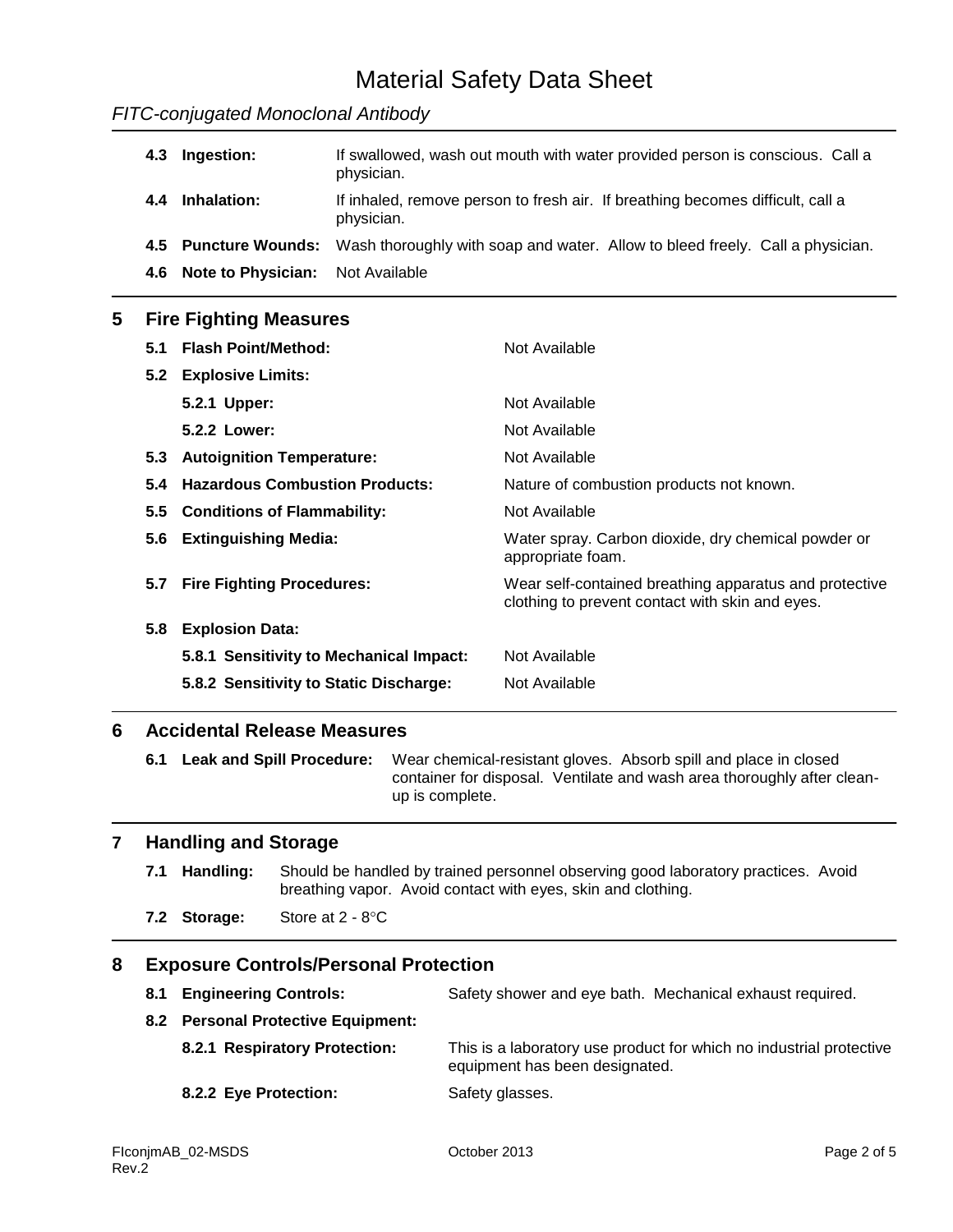# Material Safety Data Sheet

## *FITC-conjugated Monoclonal Antibody*

|    |     | 8.2.3 Skin Protection:                      | Lab coat, latex gloves.                     |
|----|-----|---------------------------------------------|---------------------------------------------|
|    | 8.3 | <b>General Hygiene Considerations:</b>      | Wash hands after use.                       |
|    | 8.4 | <b>Exposure Limits:</b>                     |                                             |
|    |     | 8.4.1 ACGIH TLV-TWA:                        | Not Available                               |
|    |     | 8.4.2 OSHA PEL-TWA:                         | Not Available                               |
| 9  |     | <b>Physical/Chemical Properties</b>         |                                             |
|    | 9.1 | Appearance:                                 | Clear with a green hue                      |
|    | 9.2 | Odor:                                       | None                                        |
|    | 9.3 | <b>Physical State:</b>                      | Liquid                                      |
|    | 9.4 | pH:                                         | Not Available                               |
|    | 9.5 | <b>Boiling Point:</b>                       | Not Available                               |
|    | 9.6 | <b>Melting Point:</b>                       | Not Available                               |
|    | 9.7 | <b>Freezing Point:</b>                      | Not Available                               |
|    | 9.8 | <b>Vapor Pressure:</b>                      | Not Available                               |
|    | 9.9 | <b>Vapor Density:</b>                       | Not Available                               |
|    |     | 9.10 Specific Gravity:                      | Not Available                               |
|    |     | 9.11 Evaporation Rate:                      | Not Available                               |
|    |     | 9.12 Solubility in Water:                   | Not Available                               |
|    |     | 9.13 Odor Threshold:                        | Not Applicable                              |
|    |     | 9.14 Coefficient of Water/Oil Distribution: | Not Available                               |
| 10 |     | <b>Stability/Reactivity</b>                 |                                             |
|    |     | 10.1 Chemical Stability:                    | <b>Stable</b>                               |
|    |     | 10.2 Conditions to Avoid:                   | Not Available                               |
|    |     | 10.3 Incompatibility (Material to Avoid):   | Not Available                               |
|    |     | 10.4 Hazardous Decomposition/By-Products:   | Nature of decomposition products not known. |
|    |     | 10.5 Hazardous Polymerization:              | Not Applicable                              |
| 11 |     | <b>Toxicological Information</b>            |                                             |
|    |     | 11.1 Effects of Short-Term Exposure:        | Not Available                               |

| 11.2 Effects of Long-Term Exposure: | Not Available |
|-------------------------------------|---------------|
| 11.3 Irritancy of Product:          | Not Available |
| 11.4 Sensitization to Product:      | Not Available |
| 11.5 Carcinogenicity:               | Not Available |
| 11.6 Reproductive Toxicity:         | Not Available |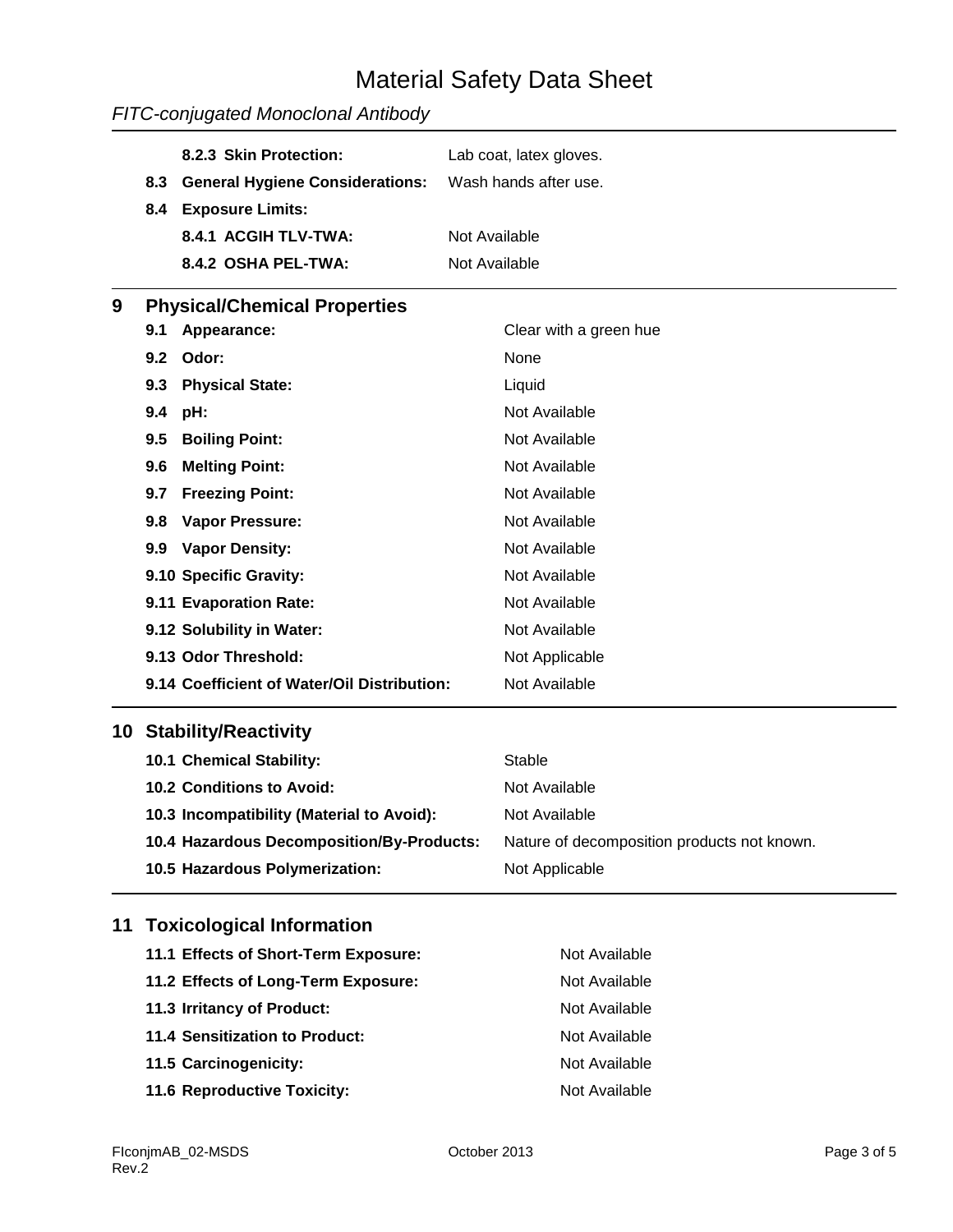# Material Safety Data Sheet

## *FITC-conjugated Monoclonal Antibody*

| 11.7 Teratogenicity and Embryotoxicity:            | Not Available |
|----------------------------------------------------|---------------|
| 11.8 Mutagenicity:                                 | Not Available |
| 11.9 Name of Toxicologically Synergistic Products: | Not Available |
| 11.10 LD50 (specify species and route):            | Not Available |
| 11.11 LC50 (specify species):                      | Not Available |

## **12 Ecological Information**

**12.1** Not Available

### **13 Disposal Considerations**

**13.1 Waste Disposal Method:** Disposal should be in accordance with existing practices at your institution. Observe all Federal, Provincial/State and Local Laws.

### **14 Transport Information**

| <b>14.1 Transport Canada</b> |  |  |
|------------------------------|--|--|
|                              |  |  |

| 14.1.1 | PIN No.:                                | Not Available                                                 |
|--------|-----------------------------------------|---------------------------------------------------------------|
|        | 14.2 U.S. Department of Transportation: |                                                               |
| 14.2.1 | <b>Proper Shipping Name:</b>            | Not Available                                                 |
| 14.2.2 | <b>Hazard Class:</b>                    | This substance is not known to be hazardous for<br>transport. |
| 14.2.3 | ID. Number:                             | Not Available                                                 |
| 14.2.4 | <b>Packing Group:</b>                   | Not Available                                                 |
| 14.2.5 | Label Statement:                        | Not Available                                                 |
|        |                                         |                                                               |

## **15 Regulatory Information**

**15.1 WHMIS Classification:** Not Available

**15.2 Note:** This MSDS was prepared according to the Canadian Controlled Products Regulation and contains all the information required by those regulations.

## **16 Other Information**

- **16.1 Preparation Information:** Refer to product specific Product Information Sheet (PIS)
- **16.2 This MSDS has been revised in the following section(s):** 1.1, 9.4

**16.3 Original Issue Date:** December 10, 2012